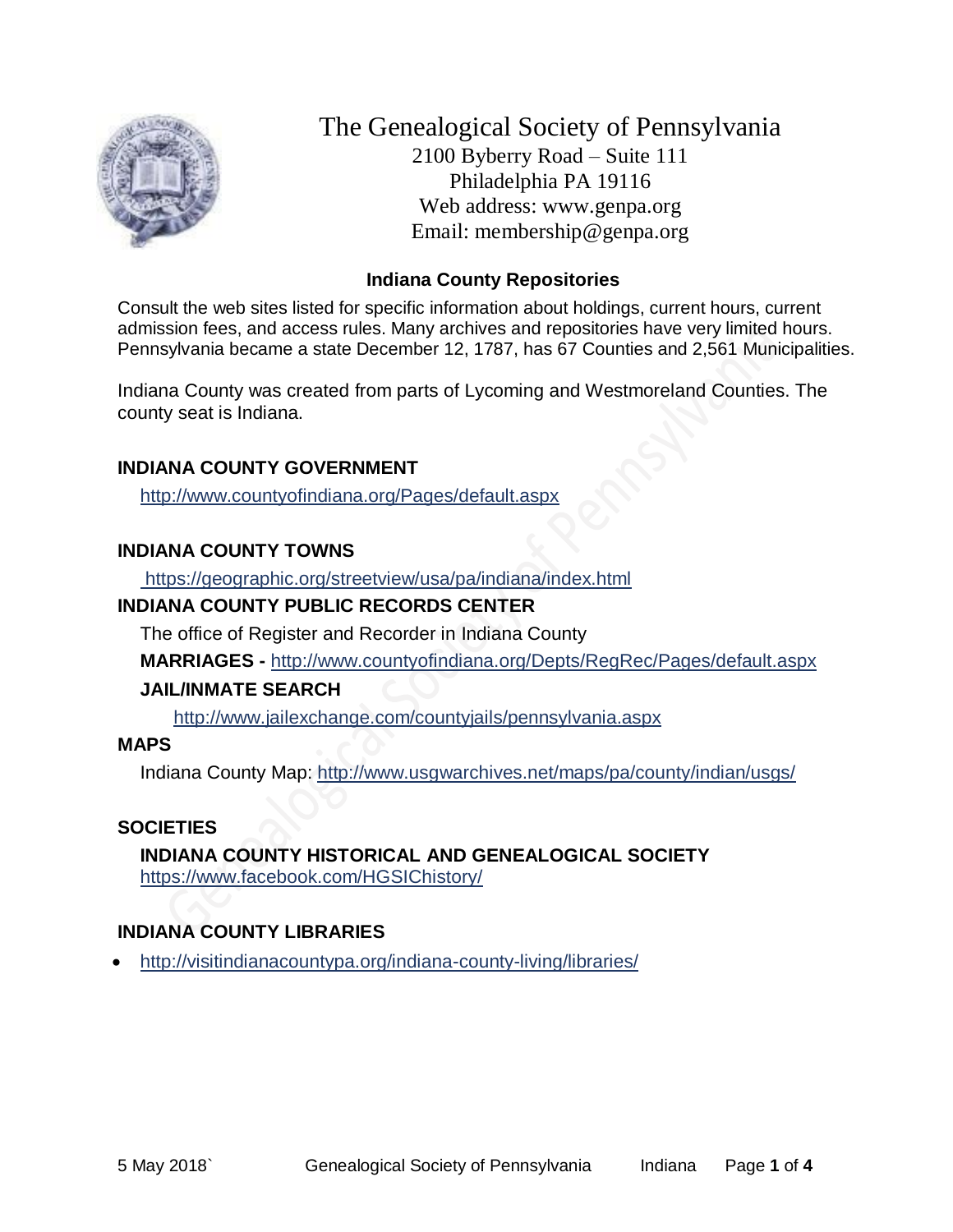# **RESOURCES**

- **Genealogical Society of Pennsylvania GSP** [http://GenPA.org](http://genpa.org/) **GSP Research** <https://genpa.org/research/>
- PAGenWeb **Indiana** County <http://usgwarchives.net/pa/indiana/>
- Obituaries –
- **LDS** <http://ldsgenealogy.com/PA> [http://www.newspaperobituaries.net/pennsylvania/indiana\\_county\\_obituaries.htm](http://www.newspaperobituaries.net/pennsylvania/indiana_county_obituaries.htm)
- County Newspapers o *Indiana Gazette*- <https://www.indianagazette.com/>
- **Random Acts of Kindness** <https://www.raogk.org/>
- **Family Search LDS:** <https://familysearch.org/>Free site but does require a login Collection List <https://familysearch.org/search/collection/list> [https://www.familysearch.org/wiki/en/Indiana\\_County,\\_Pennsylvania\\_Genealogy](https://www.familysearch.org/wiki/en/Indiana_County,_Pennsylvania_Genealogy)
- **Collections at the Historical Society of Pennsylvania HSP**  <http://hsp.org/collections>
	- HSP is membership based and there is a fee 1300 Locust Street, Philadelphia, PA 19107 215-732-6200 ext. 235 or [membership@hsp.org](mailto:membership@hsp.org)
- **RG-47. RECORDS OF THE COUNTY GOVERNMENTS** Guide to African American Resources at the Pennsylvania State Archives <http://www.phmc.state.pa.us/bah/aaGuide/AA-RG-47.html>
- **National Archives of Philadelphia** (**NARA**) Mid Atlantic Region: [http://www.nara.gov/research\\_rooms/mid\\_atlantic/](http://www.nara.gov/research_rooms/mid_atlantic/) **Records Request Process**

National Archives 14700 Townsend Road Philadelphia, Pennsylvania 19154-1096 Telephone: (215) 305-2044 Fax: (215) 305-2038 E-mail: [philadelphia.archives@nara.gov](mailto:philadelphia.archives@nara.gov) <https://wwwarchives.gov/philadelphia>

## **Naturalizations: NARA**

Pennsylvania: Philadelphia, 1790-1991; Pittsburgh, 1820-1979; Erie, 1940-1972; Scranton, 1901-1990; Wilkes-Barre, 1943-1972; Williamsport, 1909-1913; and Harrisburg, 1911-1917

#### **MILITARY**

The National Archives at Philadelphia (**NARA**), through its partners Ancestry.com and Fold3.com, provides access to records relating to the military service of individuals from the American Revolution through World War II. Please note that Official Military Personnel Files from World War I to the present are held by the National Archives at St. Louis. <https://www.archives.gov/st-louis>

World War I and World War II, Fourth Enumeration Draft Cards can also be accessed through our partner sites. In addition, Records of the Selective Service System, 1940- 1969, for individuals from Delaware, Maryland, Pennsylvania, Virginia, and West Virginia are available from the National Archives at St. Louis. Copies of World War I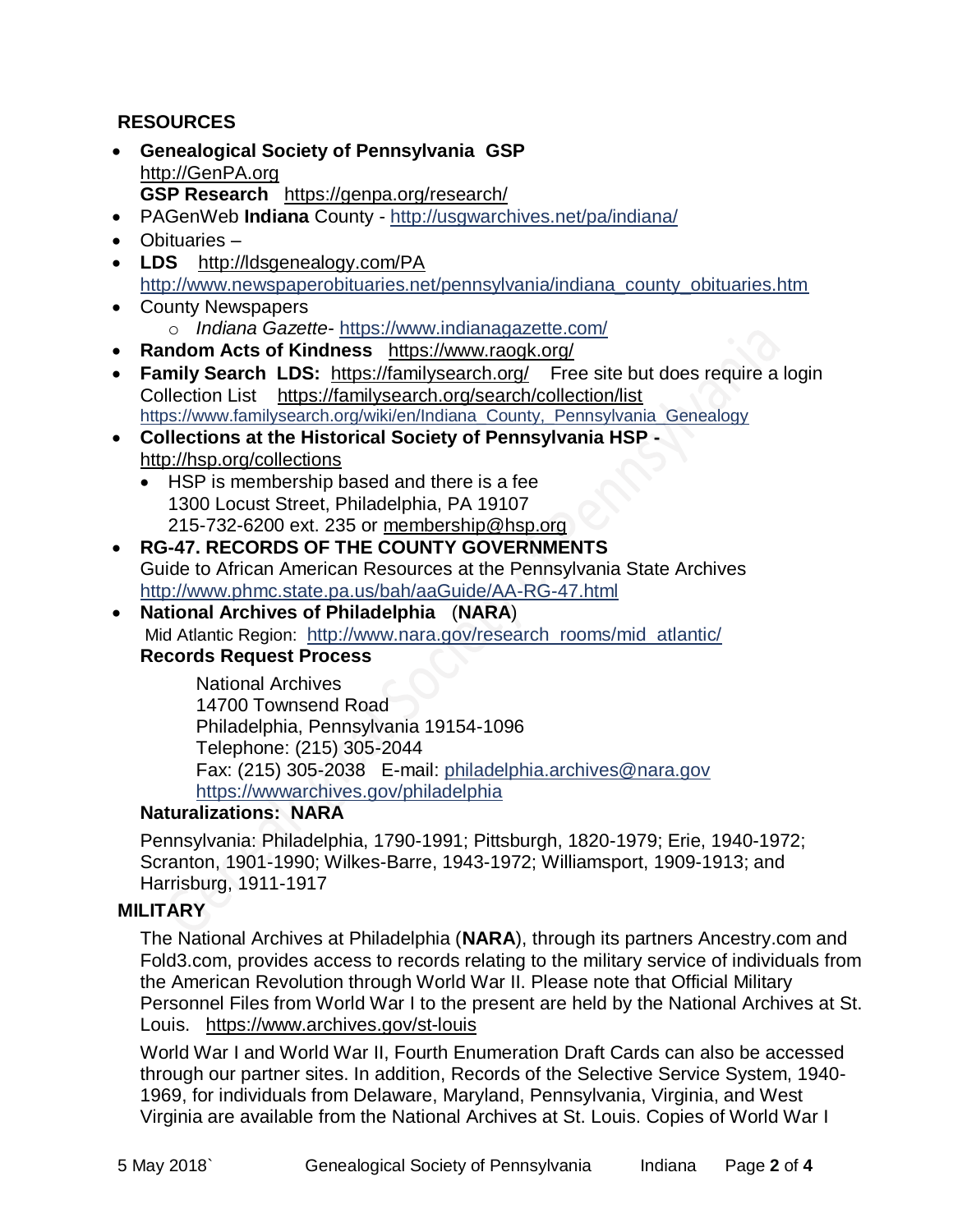draft cards can be requested from the National Archives at Atlanta [\(Atlanta.archives@nara.gov](mailto:Atlanta.archives@nara.gov) ).

For information on obtaining World War II era and later draft cards, please see <http://www.archives.gov/st-louis/archival-programs/other-records/selective-service.html> <https://www.archives.gov/philadelphia/public/family-history.html#military>

## **Pennsylvania Military Records Research Guide**

<https://www.raogk.org/pennsylvania-genealogy/pa-military-records/>

## **Probate – Wills Administrations**

Probate records may include Person's exact death date, Names of the family members, Family relationships, Names of spouses of children, Residences, Adoption or guardianship of minor children or dependents, Worth of the property and land holdings, Evidence of occupation, religion, or military service

**Family Search:** Pennsylvania Probate Records, 1683-1994 <https://familysearch.org/>

This collection includes probate records created in Pennsylvania counties. The records include wills, estate records and indexes.

## **State of Pennsylvania Vital Records**

The **Pennsylvania State Archives** collects, preserves and makes available for study the permanently-valuable public records of the Commonwealth, with particular attention given to the records of state government.

Mailing address: 350 North Street Harrisburg, PA 17120 Email: Email PA State Archives Phone: (717) 783-3281

GPS address: 801 North 3rd Street Harrisburg, PA 17102 Coordinates: 40.266080, - 76.886053

# **BIRTH CERTIFICATES**, 1906-1910

The Division of Vital Records (DVR) maintains birth records that occurred in Pennsylvania from 1906 to the present.

For information on public records (births occurring from 1906 to 1910), click on Pennsylvania State Archives <http://www.phmc.pa.gov/archives/Pages/default.aspx>or our Genealogy page.

<http://www.health.pa.gov/MyRecords/Certificates/Genealogy/Pages/14125.aspx#.WNvLKfkrJHY>

# **Death Certificates**, 1906-1965

Original birth certificates for 1906-1910 and death certificates for 1906-1965 are available at the State Archives. Digital copies of the 1906-1908 birth certificates and the 1906-1963 death certificates may be found on Ancestry.com. Pennsylvania residents can access these records free of charge through Ancestry.com Pennsylvania. A free account can be created.